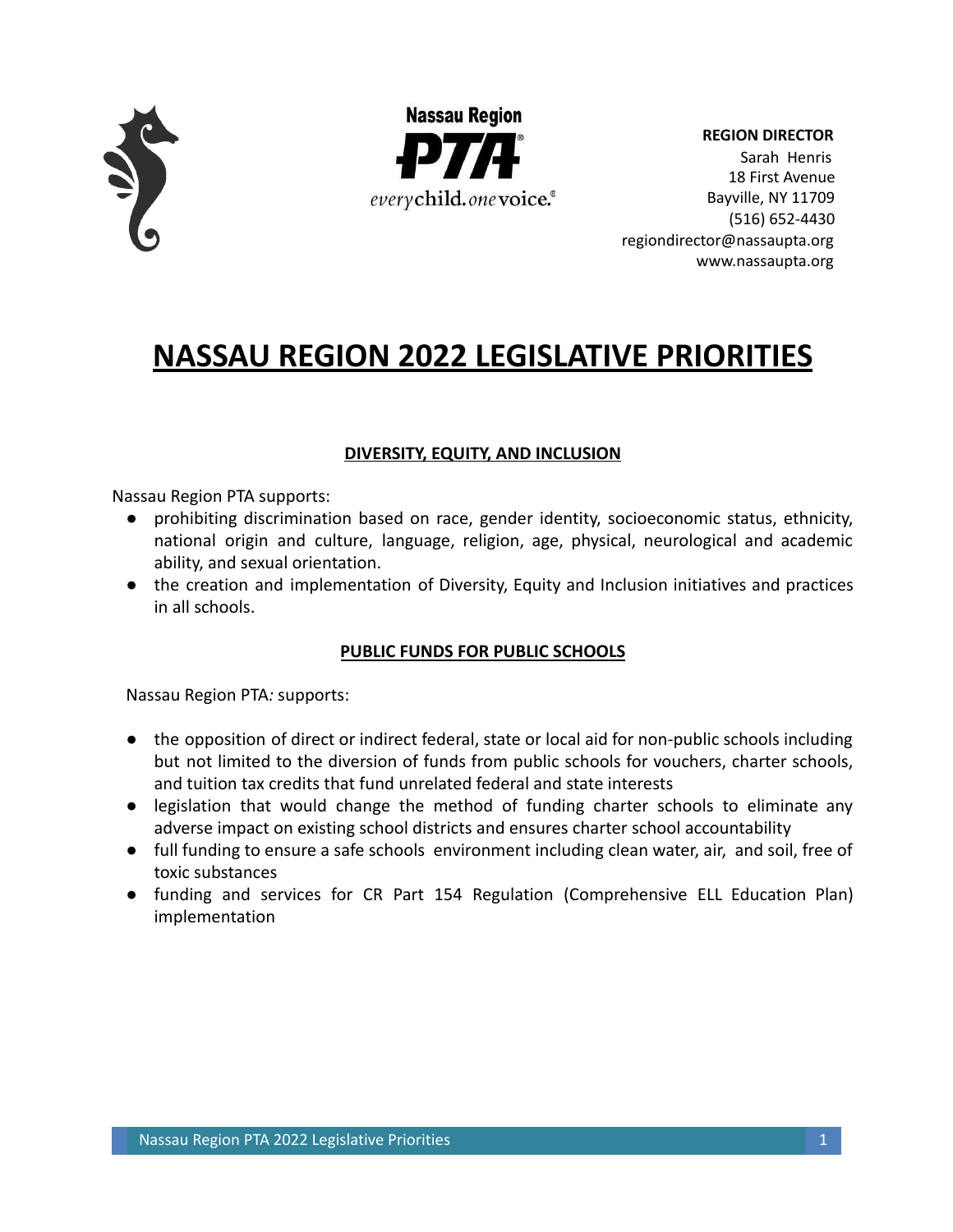#### **FUNDING FOR CHILD RELATED PROGRAMS**

Nassau Region PTA supports:

- funding for quality, affordable, accessible, and accredited childcare, including school-based before and after school programs
- funding for community-based youth services programs
- funding for Pre-K Technical Assistance Centers on Long Island
- continued funding and implementation of a free year-round universal school based nutritional meals program for all children and youth

# **FUNDING FOR EDUCATION**

- education finance reform that provides a funding formula that is adequate, equitable, transparent, reliable, and sustainable for ALL school districts, that provides the opportunity for EVERY child, including undocumented and unaccompanied children, to receive a free and appropriate public education (FAPE)
- equitable funding for schools with consideration of regional cost factors
- timely, equitable, predictable, and sustained funding by the State of all education mandates, including New York State Next Generation Learning Standards professional development, Pre K, full-day kindergarten, English Language Learners (ELL) and Bi-lingual, and mental health education mandates
- the elimination of any state-imposed tax cap and the requirement for a supermajority vote on public school district budgets
- the exemption of Special Education and transportation from any State-imposed tax cap
- state aid of a minimum of 50% of total educational costs distributed equitably per student<sup>\*</sup>
- updating the Foundation Aid Formula to reflect current school conditions and need, sustained funding that ensures optimal class size for all grade levels\*
- adequate and equitable funding for maintenance and modernization of school facilities
- funding by the State for parent training and workshops on all education mandates including New York State Next Generation Learning Standards
- funding for comprehensive tobacco education programs inclusive of Electronic Nicotine Delivery Systems (ENDS) and other vaping products \*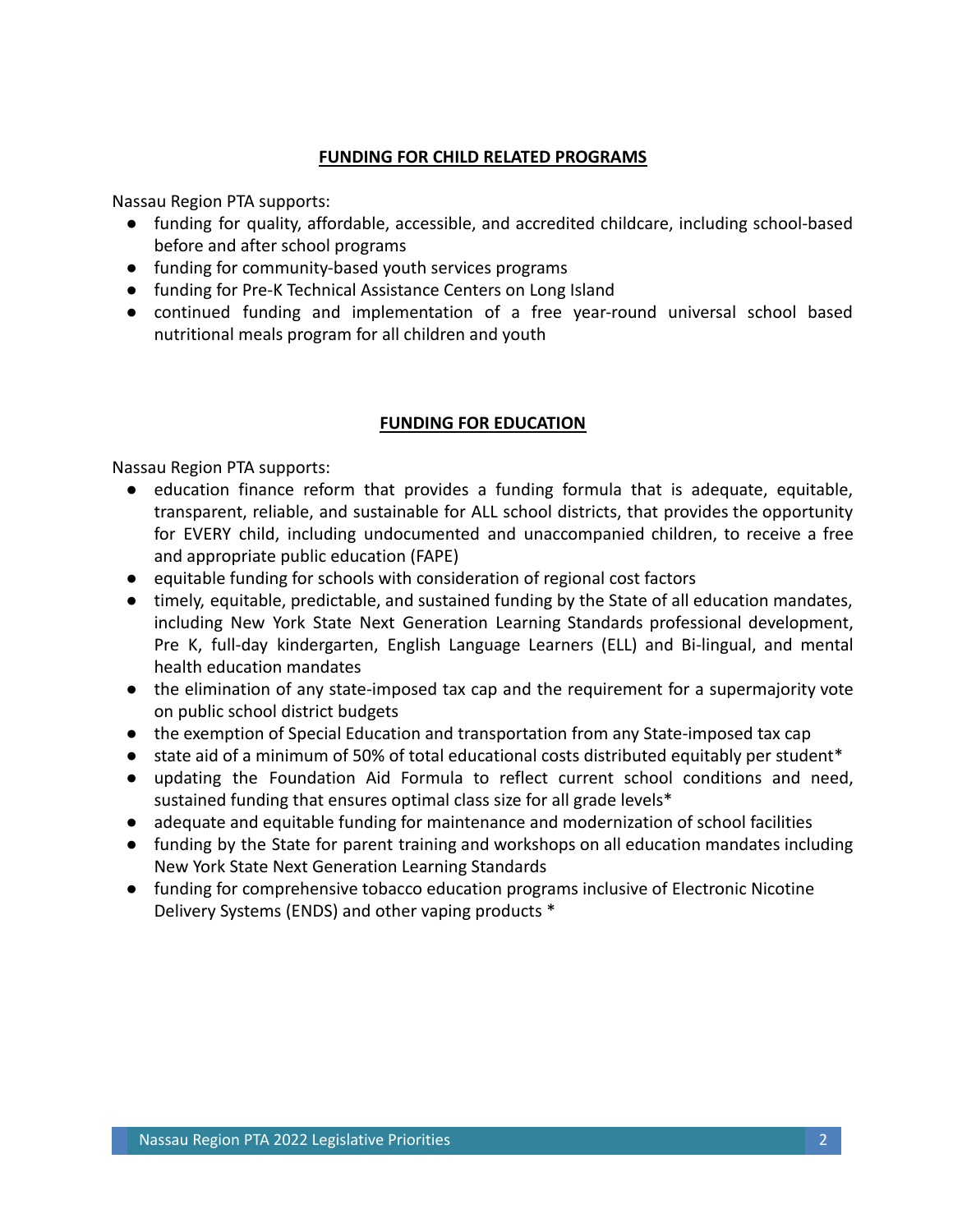#### **SPECIAL EDUCATION**

Nassau Region PTA supports:

- equal opportunity for all students with special needs to reach their full potential
- the placement of special needs children based on data or research-based criteria, and in accordance with the mandated Individualized Education Program (IEP) in the least restrictive environment (LRE)
- the continuation of full funding of the federal commitment of the Individuals with Disabilities Education Act (IDEA)
- mandatory inclusion of a checklist for Eligibility for the Compensatory Safety Net Option prior to and at all CSE/504 meetings, education of parents/caregivers of New York State Education Department (NYSED) options for students with disabilities to graduate with a local diploma.
- measuring the level of growth of students with special needs through a more appropriate academic assessment based on the student's cognitive and developmental level

### **EDUCATION**

- equitable access for all students to a quality education to prepare them for career, college and citizenry
- digital and technology equity for all students
- the right of all children residing in NYS, regardless of their immigration status, to have access to a quality public education
- mandatory full-day kindergarten for all children
- universal pre-k for all children
- promoting awareness of neurodivergence by educating parents/caregivers, teachers and staff, and school administrations, on neurodiversity (individual differences in brain functioning regarded as normal variations within the human population)
- assessments with flexible application to measure the achievement of New York State Next Generation Learning Standards
- opposition to linking components of APPR to student achievement based on high stakes state testing
- legislation that seeks waivers from federal and state mandates that allow for reduced restrictions on testing, including those for students with special needs and English Language Learners (ELL)
- sufficient time for professional development and creation of instructional materials for any new NYSED academic standards
- the expansion of Multiple Pathways to Graduation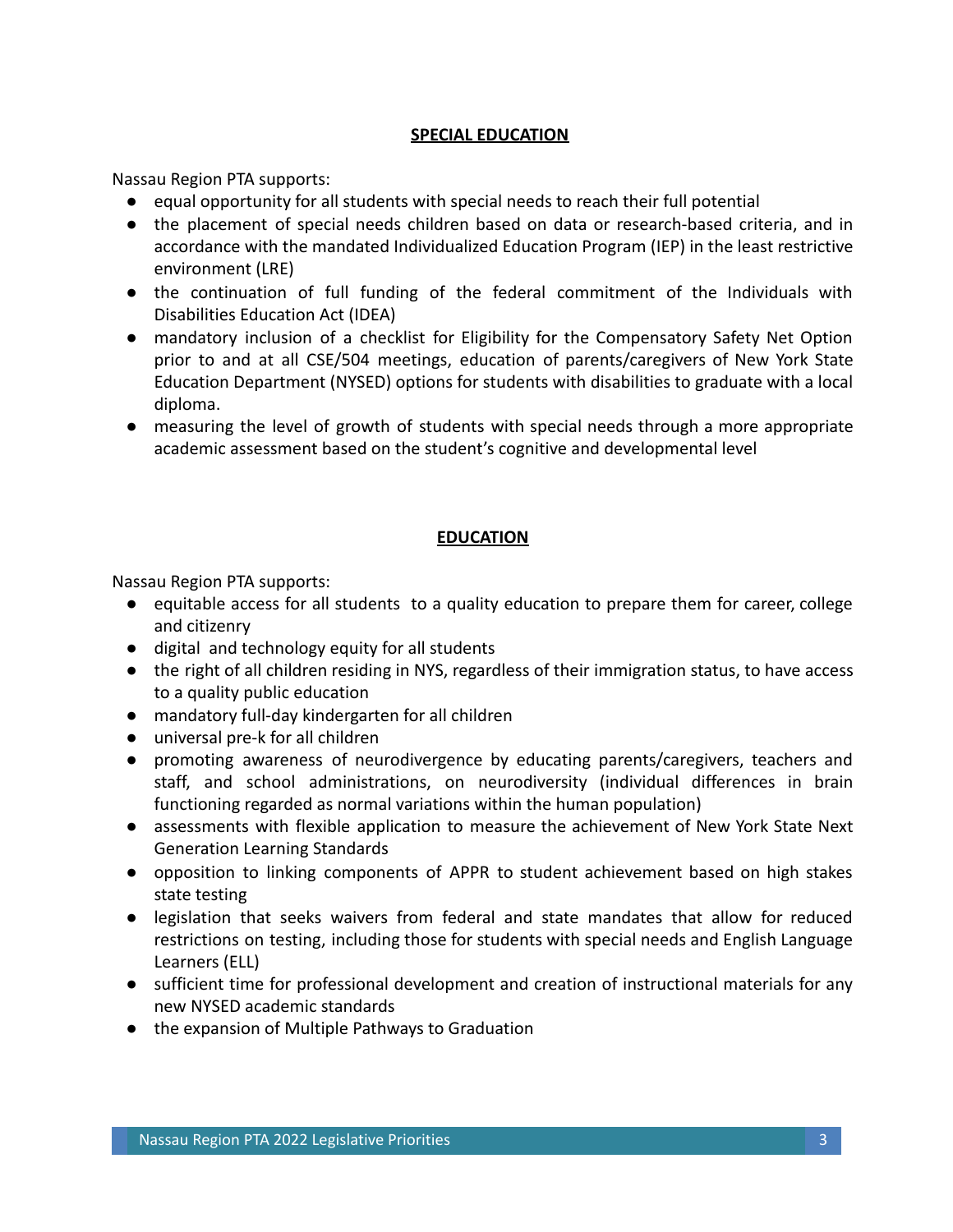### **FAMILY/SCHOOL/COMMUNITY ENGAGEMENT**

Nassau Region PTA supports:

- effective and meaningful family/school partnerships in the decision-making process that are evaluated and assessed in accordance with the National PTA Standards
- enhancement of communication linking parent/primary caregiver and teacher, home, and school
- initiatives to include non-English speaking parents and families in the school community
- dissemination of information regarding mandated parent involvement policies
- leave for parents/primary caregivers to take children to health care providers, attend parent-teacher conferences, participate in school decision-making committees, and attend school activities
- increased opportunities for parents/primary caregivers to become involved in community coalitions
- funding to support and expand the New York State Education Department Office of Family and Community Engagement
- access to age-appropriate and educationally sound LGBTQ+ affirming resources and support among students, families, school employees, and community members

# **SOCIAL, EMOTIONAL, AND MENTAL HEALTH**

- funding for comprehensive school mental health programs that include increased access to psychologists, counselors, social workers, nurses, and other support staff
- training of teachers, administrators, and school district employees to improve their understanding of youth social, emotional, and mental health needs
- education, training, and professional development of school district employees to assist with addressing mental health issues, emphasizing early detection
- mental health educational programs for parents and families to strengthen and promote understanding and reducing stigma of childhood and youth mental health issues
- bias training of school support staff when addressing youth social, emotional, and mental health needs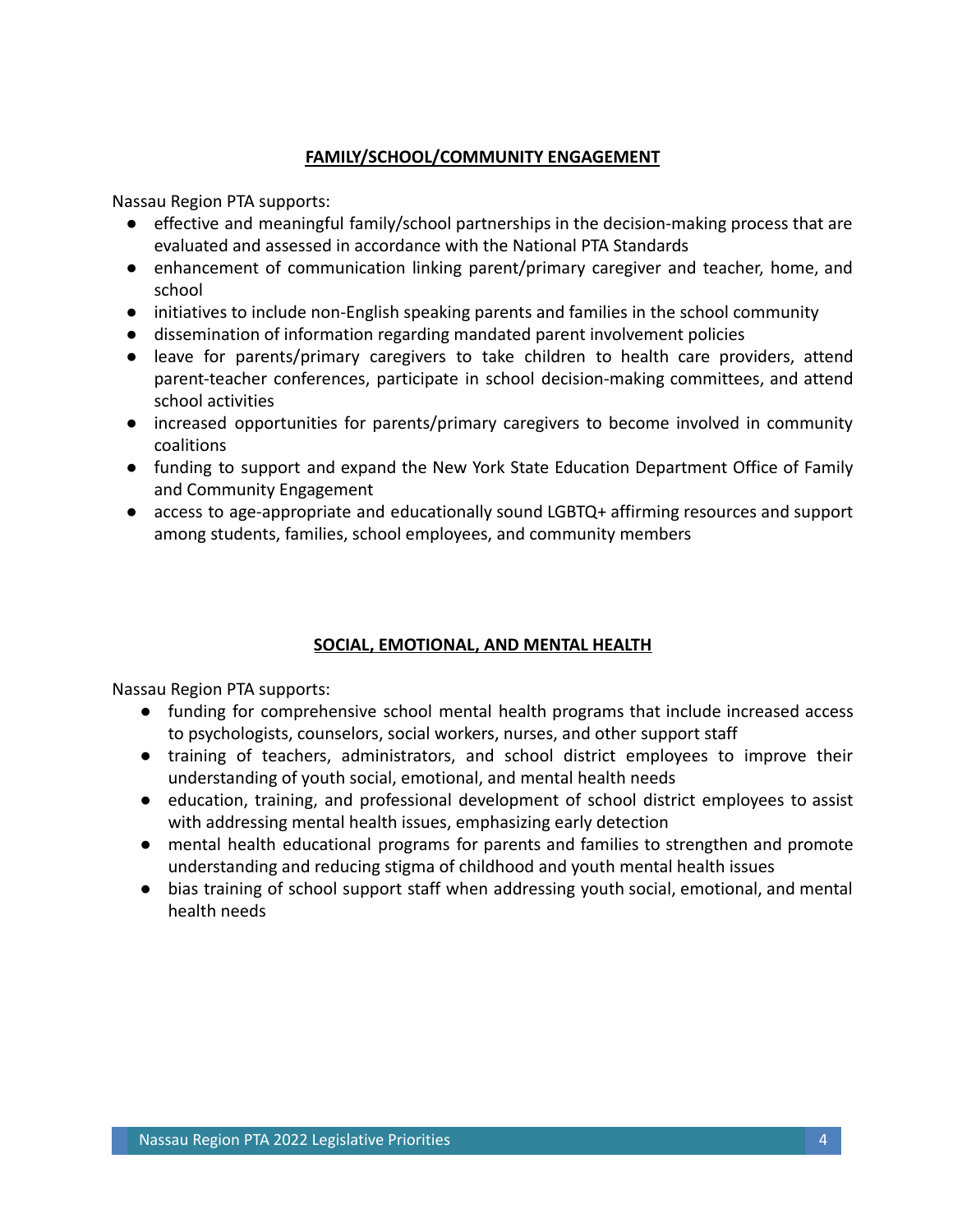## **DIGITAL/INTERNET SAFETY**

Nassau Region PTA supports:

- legislation, policies, and regulations that protect children and youth when using the internet, wireless devices, and other forms of digital and electronic communications including the use of their personal data
- programs to educate students, school district staff, school boards, parents, and communities of the dangers of the internet and digital communication for children and youth, including the risk of accessibility to drugs and predators
- felony status for the sale of alcoholic beverages via the internet to minors<sup>\*</sup>
- legislation requiring age verification for the sale of alcohol, tobacco, e-cigarettes, marijuana and vaping products via the internet

### **JUVENILE PROTECTION**

- strengthening and enforcing laws protecting children and youth from predators
- funding for the development and implementation of preventive strategies and safety measures to address the problem of school violence
- ongoing school violence prevention and crisis response training for school staff working directly with students, education of the school community to address violence including, but not limited to, gangs, guns, bullying, cyber-bullying, hazing, and sexting
- collaboration between school, PTA and law enforcement agencies to establish uniform policies and practices to address school safety measures, school violence, bullying, gangs, alcohol, tobacco, and other drug activity in accordance with the Dignity for All Students Act
- eliminating inequities and improving access to appropriate education and support services within the juvenile justice system, including but not limited to mental health and substance use services
- the use of restorative practices to address problematic behaviors in educational settings, in lieu of punitive actions such as withholding education experiences
- state and federal legislation and regulation that creates a safe, supportive and accepting environment in schools; specifying ongoing training for educators and other school-related professionals in support of all students to increase sensitivity to LGBTQ+ students, and their families
- creation of a safe, inclusive, supportive and accepting environment in schools for transgender and gender non-conforming students; providing training and access to age- and developmentally-appropriate resources for educators, school-related professionals, families, and community members\*
- funding and services for Raise the Age implementation
- ban on all flavored tobacco and nicotine related products, including menthol and mint\*